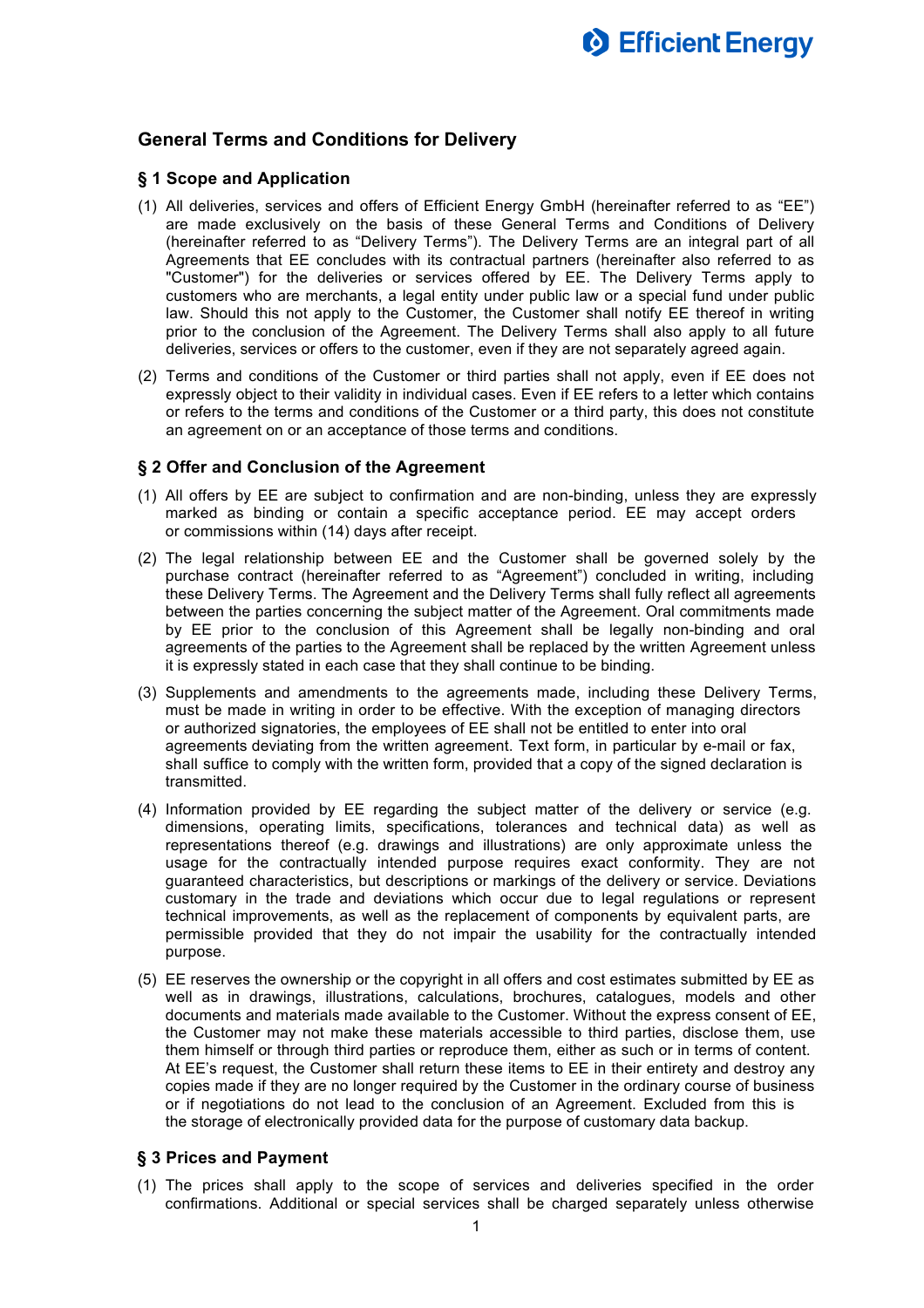agreed or specified in the delivery confirmation. Prices are quoted in EUR ex works, unless otherwise agreed in writing, plus packaging and the statutory value-added tax.

- (2) If a delivery date has been agreed and the Customer does not accept the delivery item on the agreed delivery date for reasons for which EE is not responsible, EE may - after prior written request to accept the delivery item - issue an invoice for the products and services already rendered.
- (3) Invoiced amounts shall be paid within 14 days of the invoice date without any deduction unless otherwise agreed in writing. The date of receipt by EE shall be decisive for the date of payment. Payment by cheque is excluded unless agreed separately in individual cases. If the Customer fails to make payment by the due date, the outstanding amounts shall bear interest at 5% p.a. from the due date; the assertion of higher interest rates and further damages in the event of default shall remain unaffected.
- (4) The offsetting against counterclaims of the Customer or the retention of payments due to such claims is only permissible insofar as the counterclaims are undisputed or have been legally established and result from the same order under which the delivery in question took place.
- (5) EE shall be entitled to execute or render outstanding deliveries or services only against advance payment or provision of security if, after conclusion of the Agreement, EE becomes aware of circumstances which are likely to significantly reduce the creditworthiness of the Customer and which endanger the payment of the outstanding claims of EE by the Customer from the respective contractual relationship (including from other individual orders to which the same contractual framework applies).

## **§ 4 Delivery and Delivery Time**

- (1) Deliveries shall be made ex works unless otherwise agreed in writing.
- (2) Deadlines and dates for deliveries and services envisaged by EE are always only approximate, unless a fixed deadline or date has been expressly promised or agreed as binding and the commercial and technical details of execution have been conclusively clarified. If shipment has been agreed, delivery periods and delivery dates shall refer to the time of handover to the forwarding agent, carrier or other third party commissioned with the transport.
- (3) Without prejudice to EE's rights arising from the Customer's default, EE may ask the Customer for an extension of delivery and performance periods or a postponement of delivery and performance dates corresponding to the period in which the Customer failed to meet its contractual obligations towards EE.
- (4) EE shall not be liable in cases where delivery is impossible or for delays in delivery if these are caused by force majeure (e.g. natural catastrophes, fire, war) or other events not foreseeable at the time of conclusion of the Agreement (e.g. operational disruptions of all kinds, strikes, lawful lockouts) for which EE is not responsible. If such events make it significantly more difficult or impossible for EE to deliver or perform and the hindrance is not only of a temporary nature, EE shall be entitled to withdraw from the Agreement. In the event of hindrances of a temporary nature, the delivery or service periods shall be extended or the delivery or service dates postponed by the period of the hindrance plus an appropriate start-up period. If the Customer cannot reasonably be expected to accept the delivery or service as a result of the delay, the Customer may withdraw from the Agreement by immediate written declaration to EE.
- (5) EE shall only be entitled to make partial deliveries if
	- the delivery of the remaining ordered goods is ensured and
	- the Customer does not incur any significant additional expense or costs (unless EE agrees to bear such costs).
- (6) If EE is in default with a delivery or service or if a delivery or service becomes impossible for EE for whatever reason, EE's liability shall be limited to damages in accordance with § 8 of these Delivery Terms.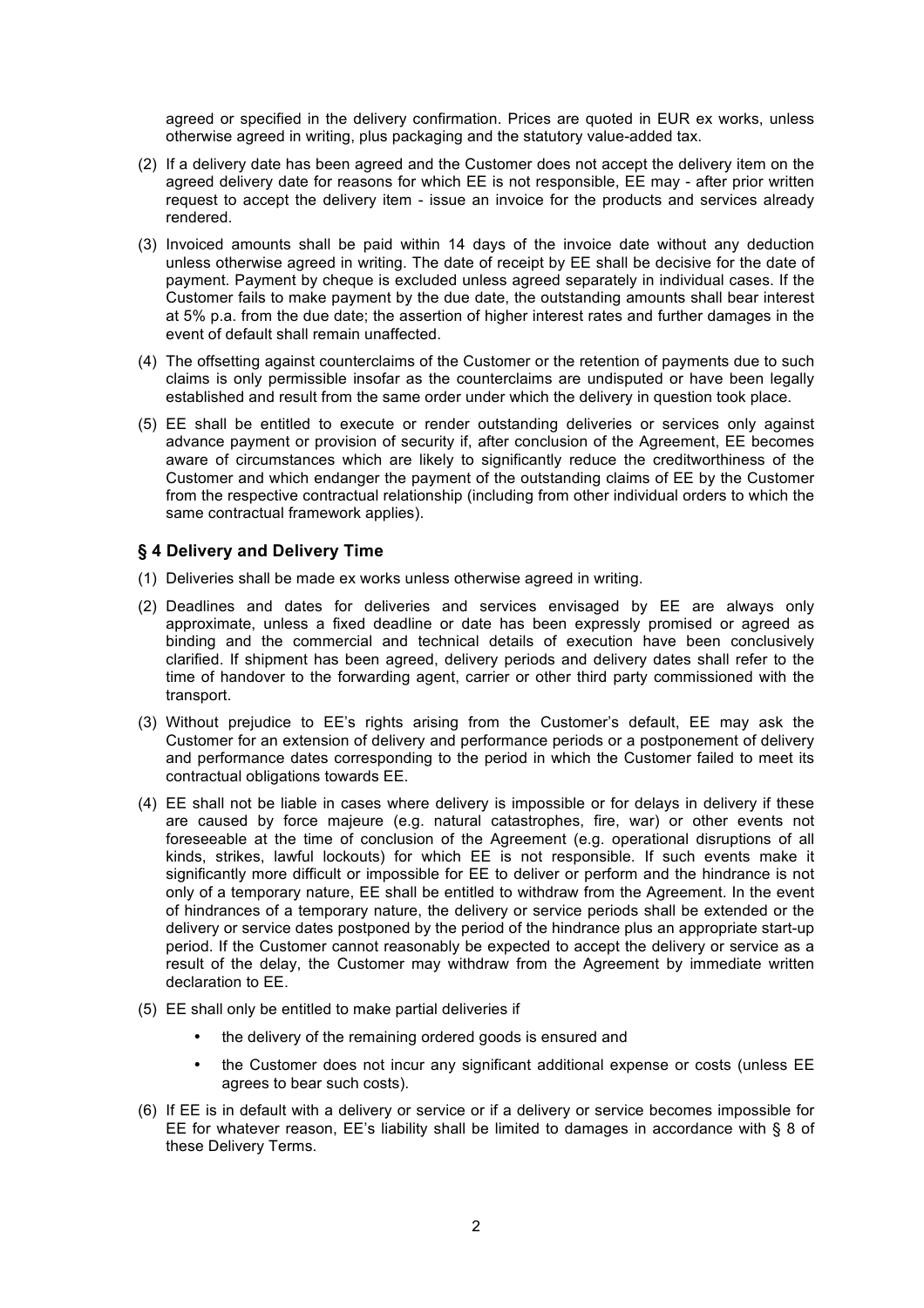## **§ 5 Place of Performance, Shipping, Packaging, Passing of Risk, Acceptance**

- (1) Place of performance for all obligations arising from the contractual relationship shall be EE's place of business, Hans-Riedl-Straße 5, 85622 Feldkirchen, Germany, unless otherwise specified. If EE is also responsible for the installation, the place of performance shall be the place where the installation is to take place.
- (2) The mode of dispatch and packaging shall be subject to the discretion of EE. If agreed by the parties, EE shall provide the Customer with a lifting device ("*Hebevorrichtung*") for a certain period of time.
- (3) The risk shall pass to the Customer at the latest when the delivery item is handed over (whereby the start of the loading process shall be decisive) to the forwarding agent, carrier or other third party appointed to carry out the shipment. This shall also apply if partial deliveries are made or if EE has taken over other services (e.g. dispatch or installation). If dispatch or handover is delayed due to circumstances for which the Customer is responsible, the risk shall pass to the Customer from the day on which the delivery item is ready for dispatch and EE has notified the Customer accordingly.
- (4) Costs for storage shall be incurred if the Customer does not accept the delivery item at the time of delivery. Storage costs shall be borne by the Customer. In the case of storage by EE, the storage costs for each delivery item to be stored shall amount to EUR 100 per commenced week of storage. The right to assert higher or lower storage costs shall remain reserved.
- (5) EE shall only insure the consignment against theft, breakage, transport, fire and water damage or other insurable risks at the express request and expense of the Customer.
- (6) If acceptance is to take place, the object of purchase shall be deemed to have been accepted if
	- the delivery and, if EE also owes the installation, the installation has been completed;
	- three months have elapsed since delivery or installation or the Customer has started using the purchased item (e.g. the delivered system has been commissioned) and in this case one month has elapsed since delivery or installation;
	- the Customer has omitted acceptance within this period for a reason other than a defect notified to EE which makes the use of the purchased item impossible or substantially impairs it; and
	- EE has informed the Customer of this with reference to the acceptance fiction in this  $\S$ 5 (6) and has requested the customer to accept the goods.

### **§ 6 Obligations of the Customer, Non-Solicitiation**

- (1) If installation of the delivery item has been agreed, the Customer shall be obliged to permit EE or a third party commissioned by EE to access and install the delivery item. Furthermore, the Customer shall be obliged to comply with the stipulated agreements at the time of installation of the delivery item, to allow access to the installation site and to provide sufficient space for installation.
- (2) The lifting device ("*Hebevorrichtung*") is not part of the delivery item and must be returned to EE. It will be delivered to the Customer together with the delivery item. The lifting device must be returned to EE at Customer's own expense within four weeks of delivery of the lifting device. If the lifting device is not returned within this period, EE shall charge the Customer a lump sum of € 850.00 for the extended period of use. The Customer shall return the lifting device without undue delay.
- (3) If, despite a written request by EE, the Customer does not comply, only partially comply or not comply in time with its obligations to cooperate as described in this Agreement and in particular in § 6 within a reasonable period of time set by EE, and if the Customer thereby directly or indirectly sets a decisive cause for the fact that EE is not able to continue or fulfil the contractually agreed services, the obligation of EE to perform shall be postponed accordingly and EE shall be entitled to issue an interim invoice for the services provided by EE up to that point in time, taking into account the agreed price pro rata.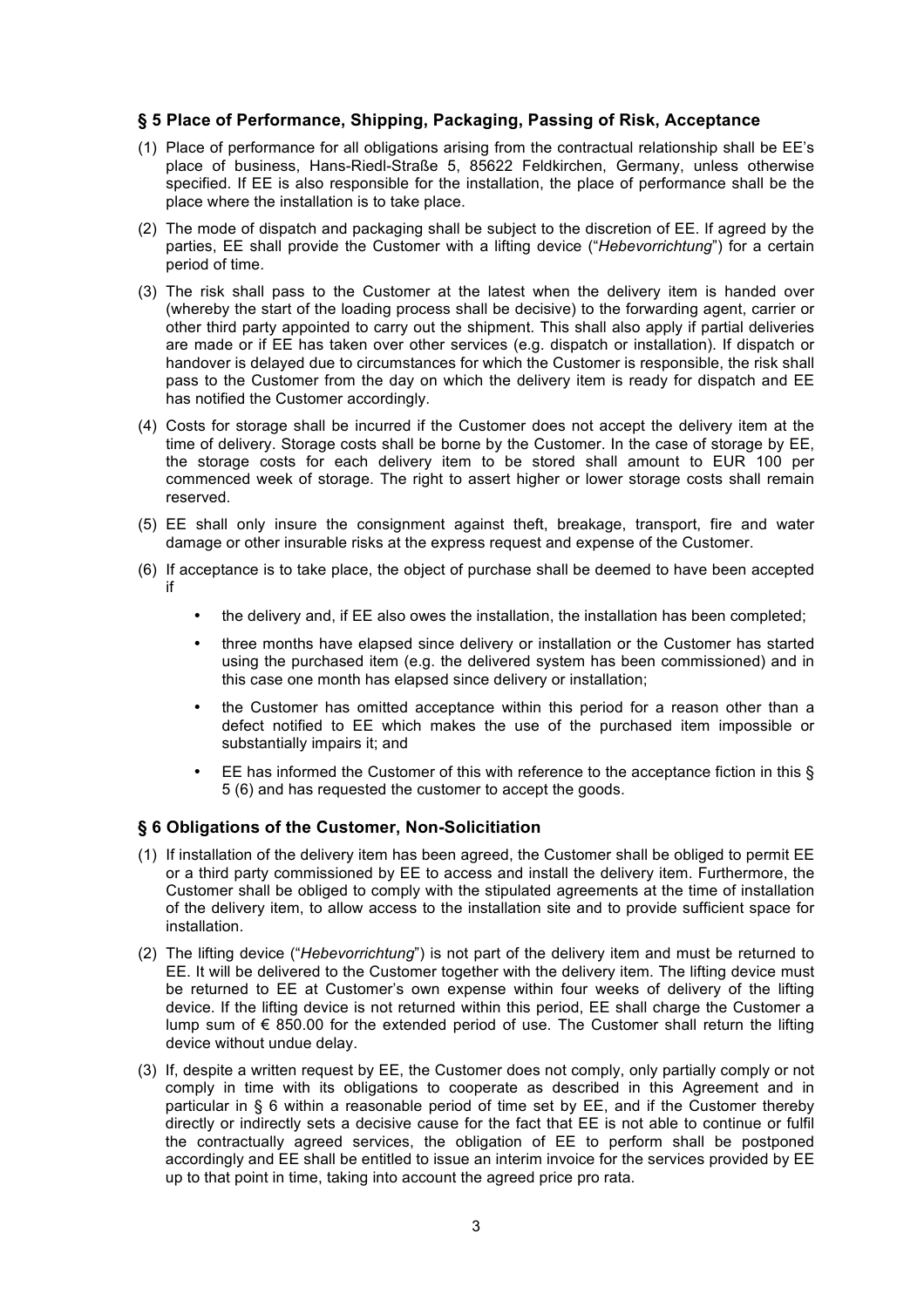(4) During the Agreement and for a period of two years thereafter the Customer shall not solicit for employment of any employees of EE or engage in any other activities which may result in the resignation of EE's employees. The Customer shall in particular refrain from any enticement attempts.

# **§ 7 Warranty, Defects**

- (1) Unless otherwise agreed, the warranty period shall be two years from delivery or, if acceptance is required, from acceptance. Reference is made to  $\S$  5 (6) of these Delivery Terms. This period shall not apply to claims for damages by the Customer arising from injury to life, limb or health or from intentional or grossly negligent breaches of duty by EE or its vicarious agents, which shall in each case become statute-barred in accordance with the statutory provisions.
- (2) The delivered items shall be carefully inspected immediately after delivery to the Customer or to the third party designated by the Customer. With regard to obvious defects or other defects which would have been recognizable in an immediate, careful inspection, they shall be deemed to have been approved by the Customer if EE does not receive a written notice of defect within seven working days of delivery. With regard to other defects, the delivery items shall be deemed to have been approved by the Customer if the notice of defect is not received by EE within seven working days of the time at which the defect was discovered; if the defect was already apparent at an earlier point in time under normal use, this earlier point in time shall, however, be decisive for the commencement of the notice period. If the notice of defect relates to a delivery item which has been installed at the Customer's premises, EE shall be granted access to the delivery item for inspection. In the case of justified notices of defects, EE shall bear the costs of travel and inspection by a technician. In all other cases, the costs incurred shall be borne by the Customer.
- (3) In the event of defects of the delivered items, EE shall initially be obliged and entitled to remedy the defect or make a replacement delivery at its own discretion and within a reasonable period of time. In the event of failure, i.e. if the repair or replacement is impossible, unreasonable, refused or unreasonably delayed, the Customer may withdraw from the Agreement or reduce the price appropriately.
- (4) If EE is liable for the defect, the Customer may claim damages under the conditions specified in § 9.
- (5) In the event of defects in components of other manufacturers which EE cannot remedy for licensing or actual reasons, EE shall, at its discretion, assert its warranty claims against the manufacturers and suppliers in the name of the Customer or assign them to the Customer. Warranty claims against EE for such defects shall only be enforced in accordance with these T's &C's if the judicial enforcement of the aforementioned claims against the manufacturer and supplier was unsuccessful or is futile, for example due to insolvency. During the duration of the legal dispute, the statute of limitations of the relevant warranty claims of the Customer against EE shall be suspended.
- (6) The warranty shall lapse if the Customer modifies the delivery item or has it modified by third parties without EE's consent and the removal of the defect becomes impossible or unreasonably difficult as a result. In any case, the Customer shall bear the additional costs of remedying the defect resulting from the modification.
- (7) In individual cases and as expressly agreed with the Customer, EE may deliver used items. Such used items will be delivered excluding any warranty for material defects.
- (8) Warranty is excluded if the Customer uses the delivery item improperly; this is particularly the case if improper operation, the use of the delivery item outside the operating limits and/or specifications, manipulations of the control technology or if modifications or repairs are carried out by technicians not certified or commissioned by EE. Should EE incur costs due to incorrect operation or the Customer exceeding the operating limits, these costs shall be reimbursed to EE by the Customer.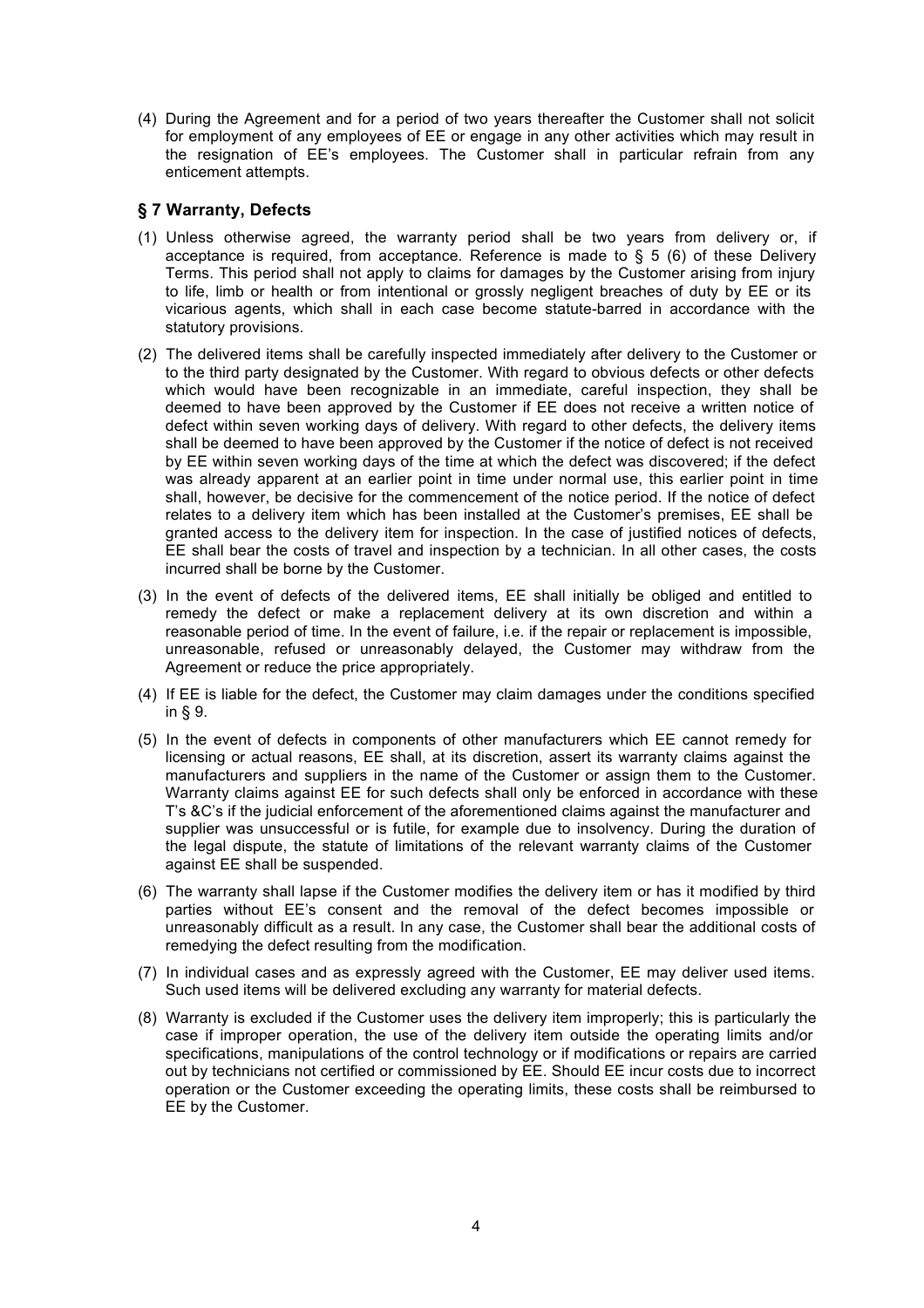## **§ 8 Intellectual Property Rights**

- (1) In accordance with this § 8, EE warrants that the delivery item is free from intellectual property rights or copyrights of third parties. Each contracting party shall immediately notify the other contracting party in writing if claims are asserted against it due to the infringement of such rights.
- (2) In the event that the delivery item infringes an intellectual property right or copyright of a third party, EE shall, at its own discretion and expense, modify or replace the delivery item in such a way that no rights of third parties are infringed, and the delivery item continues to fulfil the contractually agreed functions, or procure the right of use for the Customer by concluding a license agreement with the third party. If EE fails to do so within a reasonable period of time, the Customer shall be entitled to withdraw from the Agreement or to reduce the price accordingly. Any claims for damages by the Customer shall be subject to the limitations of § 9 of these Delivery Terms.

## **§ 9 Limitation of Liability**

- (1) To the extent liability depends on fault, the liability of EE for damages, irrespective of the legal basis, in particular if the performance of the Agreement becomes impossible, default, defective or incorrect delivery, breach of contract, breach of duties during contract negotiations and tortious action, shall be limited in accordance with the provisions of this § 9.
- (2) EE shall not be liable in the event of simple negligence on the part of its executive bodies, legal representatives, employees or other vicarious agents, unless in case of a breach of material contractual obligations. Material to the performance of this Agreement are the obligation to deliver and install the delivery item on time, its freedom from defects of title and material defects which more than insignificantly impair its functionality or fitness for use, as well as obligations to provide advice, protection and care, which are intended to enable the Customer to use the delivery item in accordance with the Agreement or are intended to protect the life and limb of the Customer's personnel or the property of the Customer from material damage.
- (3) If EE is liable for damages in accordance with § 9 (2), this liability shall be limited to damages which EE foresaw at the time of conclusion of the Agreement as a possible consequence of a breach of contract or which EE should have foreseen if it had exercised due care. Furthermore, indirect damages and consequential damages resulting from defects of the delivery item shall only be eligible for compensation to the extent that such damages are typically to be expected when the delivery item is used as intended.
- (4) In the event of liability for simple negligence, EE's liability for damages to property and other financial losses resulting therefrom shall be limited to the value of the order within the scope of which the damage occurred per case of damage, even if it is a violation of essential contractual obligations.
- (5) The foregoing exclusions and limitations of liability shall apply to the same extent in favour of the organs, legal representatives, employees and other vicarious agents of EE.
- (6) If EE provides technical information or acts in an advisory capacity and this information or advice is not part of the contractually agreed scope of services owed by EE, this shall be done free of charge and to the exclusion of any liability.
- (7) The limitations of this § 9 do not apply to the liability of EE for intentional behaviour, for guaranteed characteristics, for injury to life, body or health or according to the Product Liability Act ("*Produkthaftungsgesetz*").

### **§ 10 Retention of Title**

- (1) The retention of title agreed below serves to secure all existing current and future claims of EE against the Customer arising from relationship existing between the parties for the supply of goods (including any balance claims arising from a current account limited to this supply relationship).
- (2) The delivery items delivered by EE to the Customer shall remain the property of EE until all claims have been paid in full. The delivery items as well as the delivery items covered by the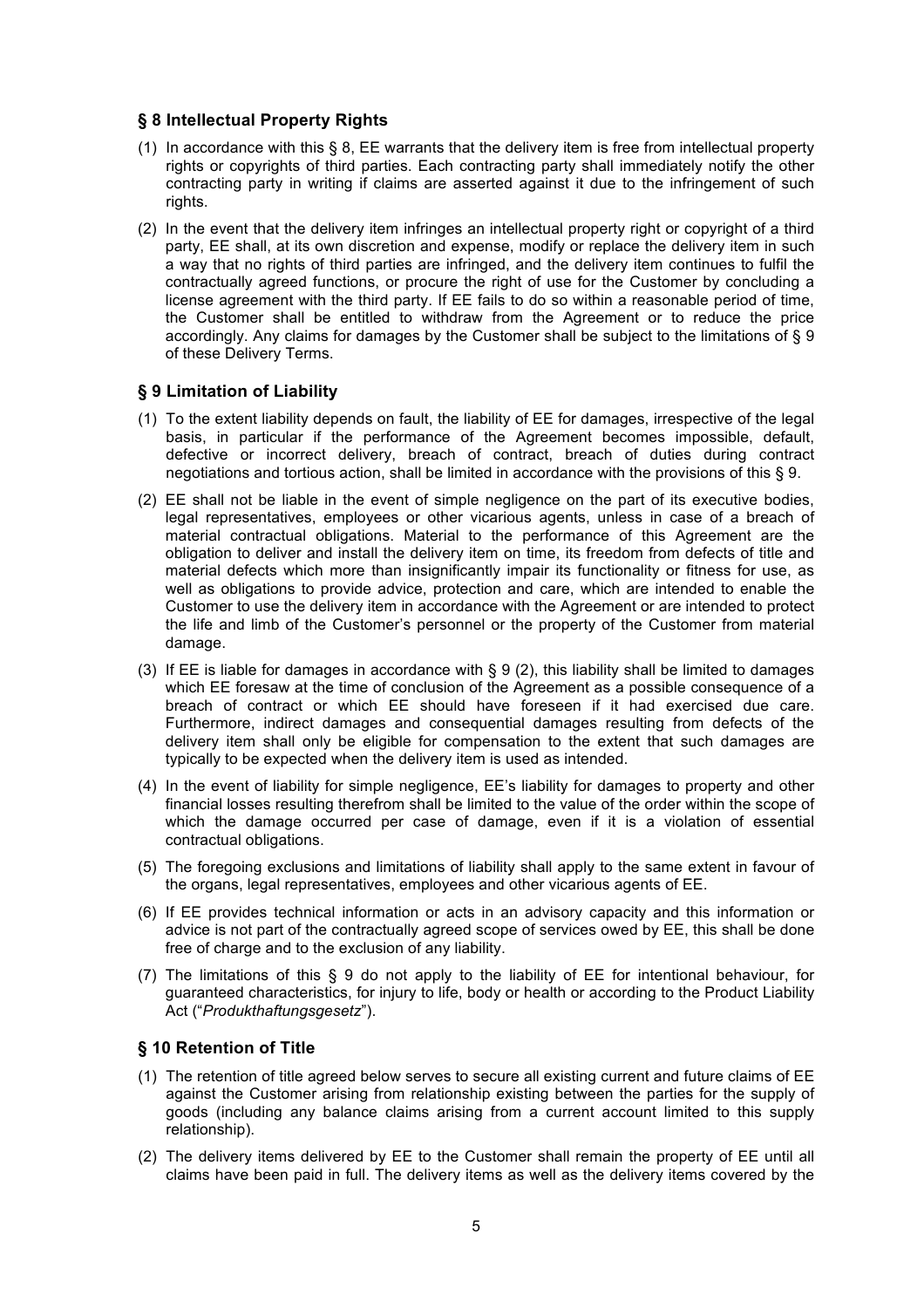retention of title shall be governed by the following provisions and shall hereinafter be referred to as "reserved goods".

- (3) The Customer shall store the reserved goods free of charge for EE.
- (4) The Customer shall be entitled to process and sell the goods subject to retention of title in the ordinary course of business up to the time of the occurrence of the event of utilisation § 10 (9). Pledges and transfers by way of security are not permitted.
- (5) If the reserved goods are processed by the Customer, it shall be agreed that the processing shall be carried out in the name and for the account of EE as manufacturer and that EE shall directly acquire ownership or - if the processing is carried out from materials of several owners or the value of the processed item is higher than the value of the reserved goods - coownership (fractional ownership) of the newly created item in the ratio of the value of the reserved goods to the value of the newly created item. In the event that no such acquisition of ownership by EE should occur, the Customer hereby transfers its future ownership or - in the above ratio - co-ownership of the newly created item to EE as security. If the reserved goods are combined or inseparably mixed with other items to form a uniform item and if one of the other items is to be regarded as the main item, EE shall assign to the Customer, to the extent that the main item belongs to EE, the proportionate co-ownership of the uniform item in the ratio stated in S. 1.
- (6) In the event of resale of the reserved goods, the Customer hereby assigns to EE as security the resulting claim against the purchaser - in the case of co-ownership by EE of the reserved goods pro rata in accordance with the co-ownership share. The same shall apply to other claims which take the place of the reserved goods or otherwise arise with regard to the reserved goods, such as insurance claims or claims arising from tort in the event of loss or destruction. EE revocably authorizes the Customer to collect the claims assigned to EE in its own name. EE may only revoke this direct debit authorization in the event of realization.
- (7) If third parties access the reserved goods, in particular by seizure, the Customer shall immediately inform them of EE's ownership and inform EE thereof in order to enable EE to enforce its ownership rights. If the third party cannot reimburse EE for the judicial or extrajudicial costs incurred in this connection, the Customer shall be liable to EE for such costs.
- (8) The Seller shall release the goods subject to retention of title as well as the items or claims replacing them insofar as their value exceeds the amount of the secured claims by more than 50%. EE shall select the items to be released.
- (9) If EE withdraws from the Agreement in the event of breach of contract by the Customer in particular default in payment - EE shall be entitled to demand the return of the reserved goods.

### **§ 11 Hardware and Embedded Software**

(1) For software or programs supplied as an executable component of EE's devices, the following shall apply:

a) No ownership of the respective program shall be acquired, but merely the basic right of use. The respective program and, in particular its source code shall remain the sole property of EE. A program may only be used on the delivered device. The customer is not permitted to reproduce or copy the respective program in whole or in part. The right of use may only be transferred together with the device supplied by EE or be handed over to third parties for exercise.

b) Decompilation and other forms of reverse engineering of the various manufacturing stages of such a program shall be prohibited. Copyright notices, serial numbers and other features serving to identify the program may under no circumstances be removed or changed.

(2) The following applies to the devices supplied by EE (the "Hardware"):

The construction plans and manufacturing documents for the devices placed on the market by EE are trade secrets of EE. Hence, it is forbidden to determine, by observation, investigation, dismantling or testing of a device which has not yet been mass-produced or delivered by EE individually adapted to the needs of the customer concerned and therefore not yet made